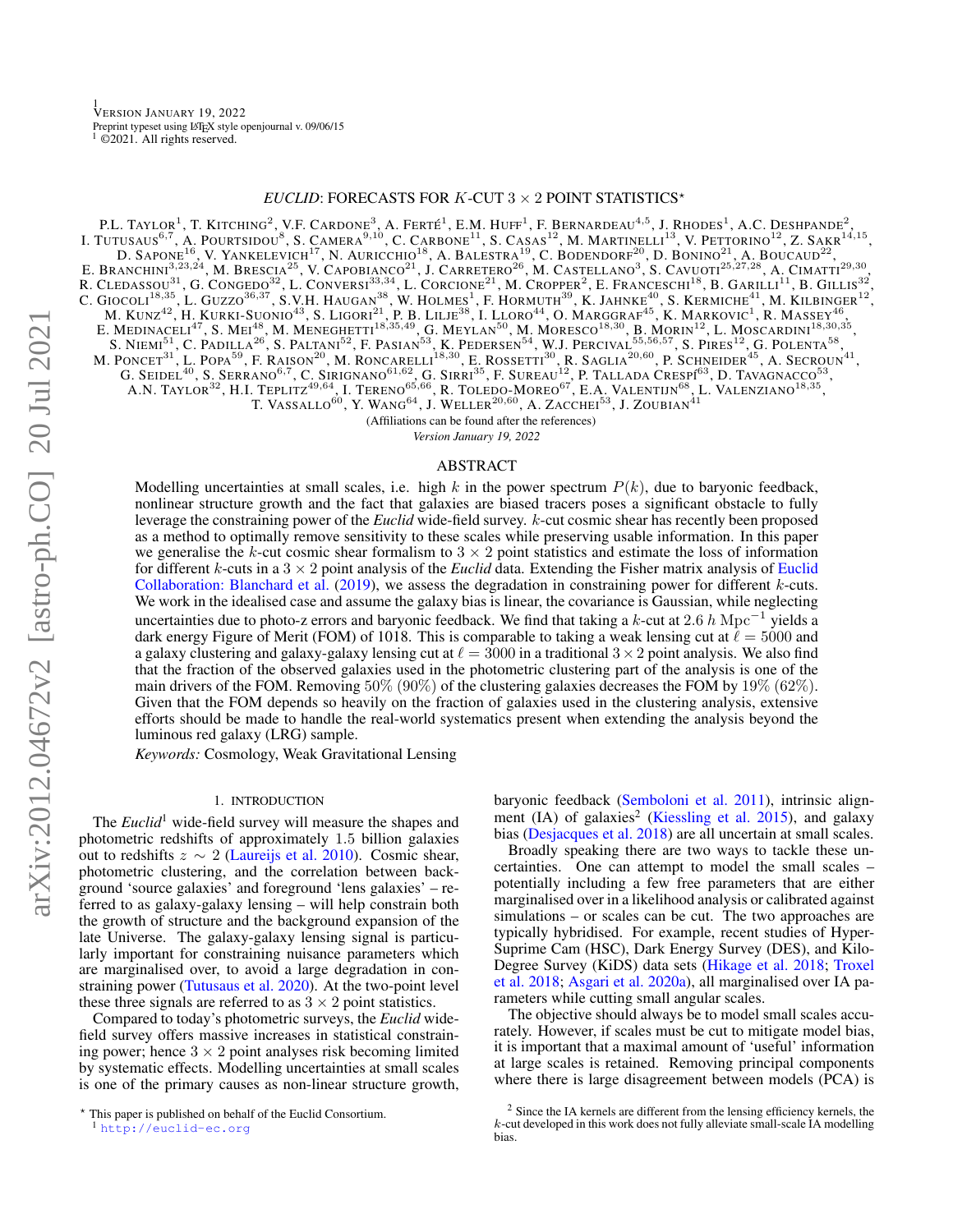a possible approach [\(Eifler et al.](#page-7-7) [2015;](#page-7-7) [Huang et al.](#page-7-8) [2019,](#page-7-8) [2020\)](#page-7-9). However in many circumstances it is known *a priori* that small scales are the most severely affected, so it is simpler and more physical to just cut these directly. Unlike PCA there is no requirement to have multiple competing models and no need to repeat the procedure for each systematic effect.

Most  $3 \times 2$  point analyses take naïve angular scale or inverse angular scale cuts (i.e.  $\ell$ -cuts in harmonic space,  $\theta$ -cuts in configuration space or more optimally discrete modes [\(As](#page-7-10)[gari et al.](#page-7-10) [2020b\)](#page-7-10) when using Complete Orthogonal Sets of E/B-Integrals, abbreviated COSEBIs). None of these correspond exactly to cutting small physical scales. In this paper we present  $k$ -cut  $3 \times 2$  point statistics, which are constructed to optimally filter out small scales.<sup>3</sup> The objective of this work is to demonstrate how this formalism could be used in *Euclid* to remove sensitivity to small uncertain scales and provide forecasts for different scale cuts.

We note from the small angle approximation (or alternatively the Limber relation) that for structure at a comoving distance  $\chi$  we have  $\ell \sim k\chi$ , so that each  $\ell$ -mode corresponds to a unique inverse physical scale,  $k$ . Thus, in the galaxy clustering case, cutting all  $\ell > k\chi$  after defining a 'typical' distance  $\chi$  to each narrow tomographic bin [\(Lanusse et al.](#page-7-11) [2015\)](#page-7-11) removes sensitivity to small scales (modes larger than  $k$  in the matter power spectrum).

This argument is not as straightforward for cosmic shear and galaxy-galaxy lensing because the lensing efficiency kernels are broad, so the lensing signal of galaxies inside a very narrow tomographic bin are sensitive to structure over a broad range in redshift. To overcome this issue, one can apply the Bernardeau-Nishimichi-Taruya (BNT) transformation [\(Bernardeau et al.](#page-7-12) [2014\)](#page-7-12). This is a linear combination of tomographic bins which results in a set of kernels that are narrow in redshift. Then one can take tomographic bindependent  $\ell$ -cuts to remove sensitivity to small scales. This is known as  $k$ -cut cosmic shear [\(Taylor et al.](#page-8-2) [2018\)](#page-8-2) in harmonic space and x-cut cosmic shear [\(Taylor et al.](#page-8-3) [2021\)](#page-8-3) in configuration space (Huterer  $\&$  White [2005](#page-7-13) proposed a similar nulling scheme). Simultaneously taking a bin-dependent angular scale cut for the galaxy-clustering auto-spectra [\(Lanusse](#page-7-11) [et al.](#page-7-11) [2015\)](#page-7-11) defines a  $3 \times 2$  point statistic which is insensitive to small scale information. We refer to these as  $k$ -cut  $3 \times 2$ point statistics.

While it is important to remove small scales which are not accurately modelled, this is not the only cut made in  $3 \times 2$ point analyses. On the galaxy clustering side, it is typical to perform the analysis on a sub-population of the observed galaxies (or an external clustering data set). For example the Kilo-Degree Survey (KiDS-1000)  $3 \times 2$  point analysis [\(Heymans et al.](#page-7-14) [2020\)](#page-7-14) did not use the photometric data for the clustering part of the analysis, and instead used external spectroscopic data from the Baryon Oscillation Spectro-scopic Survey (BOSS) [\(Ross et al.](#page-7-15) [2020\)](#page-7-15) and 2-degree Field Lensing Survey (2dFLenS) [\(Blake et al.](#page-7-16) [2016\)](#page-7-16). Meanwhile the DES year 1 (DESY1) analysis [\(Abbott et al.](#page-7-17) [2018;](#page-7-17) [Elvin-](#page-7-18)[Poole et al.](#page-7-18) [2018\)](#page-7-18) took only luminous red galaxies (LRGs) using the *red-sequence matched-filter galaxy catalog algorithm* (REDMAGIC) [\(Rozo et al.](#page-7-19) [2016\)](#page-7-19). In total 26 million 'source' galaxies were used in the DESY1 analysis, while only 650 000 'lens' galaxies were used in the clustering analysis. This amounts to approximately 2.5% of the available galaxies.

LRGs make ideal targets since they are bright, making selection effects less important, and there exists a tight photometric colour-redshift relation [\(Rozo et al.](#page-7-19) [2016\)](#page-7-19). To expand beyond the typical LRG sample would require careful calibration of photometric redshifts, a sufficiently flexible galaxy bias model,  $b(k, z)$ , to handle the expanded multiple tracer population [\(Kauffmann et al.](#page-7-20) [1997\)](#page-7-20) and thorough mitigation of selection effects [\(Elvin-Poole et al.](#page-7-18) [2018\)](#page-7-18) including blending, which will become more important for fainter galaxies.

In this paper we do not attempt to answer the question of how the lens galaxy sample should be extended beyond the LRG subsample. Rather we examine the trade-off between taking a larger  $k$ -cut and including a larger fraction of the available lens galaxies in the clustering analysis.

The structure of this paper is as follows. In Sect. [2](#page-1-0) we present the k-cut  $3 \times 2$  point statistics and review the Fisher matrix formalism. We present the results in Sect. [3](#page-4-0) before concluding in Sect. [4.](#page-6-0)

## 2. FORMALISM

#### Table 1

<span id="page-1-1"></span><span id="page-1-0"></span>The fiducial parameters and survey set-up used in this paper are from [Euclid](#page-7-0) [Collaboration: Blanchard et al.](#page-7-0) [\(2019\)](#page-7-0) (EF19) assuming a spatially flat cosmology. We refer the reader to this work for detailed overview of the modelling assumptions. We also indicate which cosmological and nuisance parameters are fixed; all other parameters are varied in the Fisher analysis.

| Parameter                          | Value                |  |  |
|------------------------------------|----------------------|--|--|
| Survey Area $\lceil \deg^2 \rceil$ | 15 000               |  |  |
| Number of Galaxies $\arctan^{-2}$  | 30                   |  |  |
| $\sigma_{\epsilon}$                | 0.3                  |  |  |
| Number of Tomographic Bins         | 10                   |  |  |
| $ z_{\min}, z_{\max} $             | $[0.0, 2.5]^a$       |  |  |
| $\sigma_8$                         | 0.816                |  |  |
| $\Omega_{\rm m}$                   | 0.32                 |  |  |
| $\Omega_{\rm b}$                   | 0.05                 |  |  |
| $\sum m_{\nu}$ [eV]                | $0.06$ (fixed)       |  |  |
| $h_0$                              | 0.67                 |  |  |
| $n_{\rm s}$                        | 0.96                 |  |  |
| $w_0$                              | $-1.0$               |  |  |
| $w_a$                              | 0.0                  |  |  |
| $A_{\text{IA}}$                    | 1.72                 |  |  |
| $C_{IA}$                           | $0.0134$ (fixed)     |  |  |
| $\eta_{\mathrm{IA}}$               | $-0.41$              |  |  |
| $\beta_{\mathrm{IA}}$              | $-2.17$              |  |  |
| $b_i$ for $i \in [1, 10]$          | $\sqrt{1+\bar{z}_i}$ |  |  |

*<sup>a</sup>*Redshift limits before photometric smoothing.

# 2.1. 3 × 2 *Point Statistics*

Gravitational lensing of distant galaxies induces non-zero E-mode power in the angular correlations between galaxy ellipticities. For tomographic bin pairs  $\{i, j\}$ , with  $i < j$ , the relevant two-point statistic in harmonic space is the shear power spectrum,  $C_{ij}^{\gamma\gamma}(\ell)$ . Galaxy ellipticites also tidally align with large nearby dark matter halos leading to additional subdominant – yet important contributions – to the observed lensing spectrum,  $C_{ij}^{\text{LL}}(\ell)$ . These are referred to as intrinsic alignments. In particular the term,  $C_{ij}^{\gamma}(\ell)$ , accounts for corre-

<sup>&</sup>lt;sup>3</sup> We choose to work in harmonic space for the remainder of the paper, but the arguments are readily generalisable to configuration space as in [Taylor](#page-8-3) [et al.](#page-8-3) [\(2021\)](#page-8-3).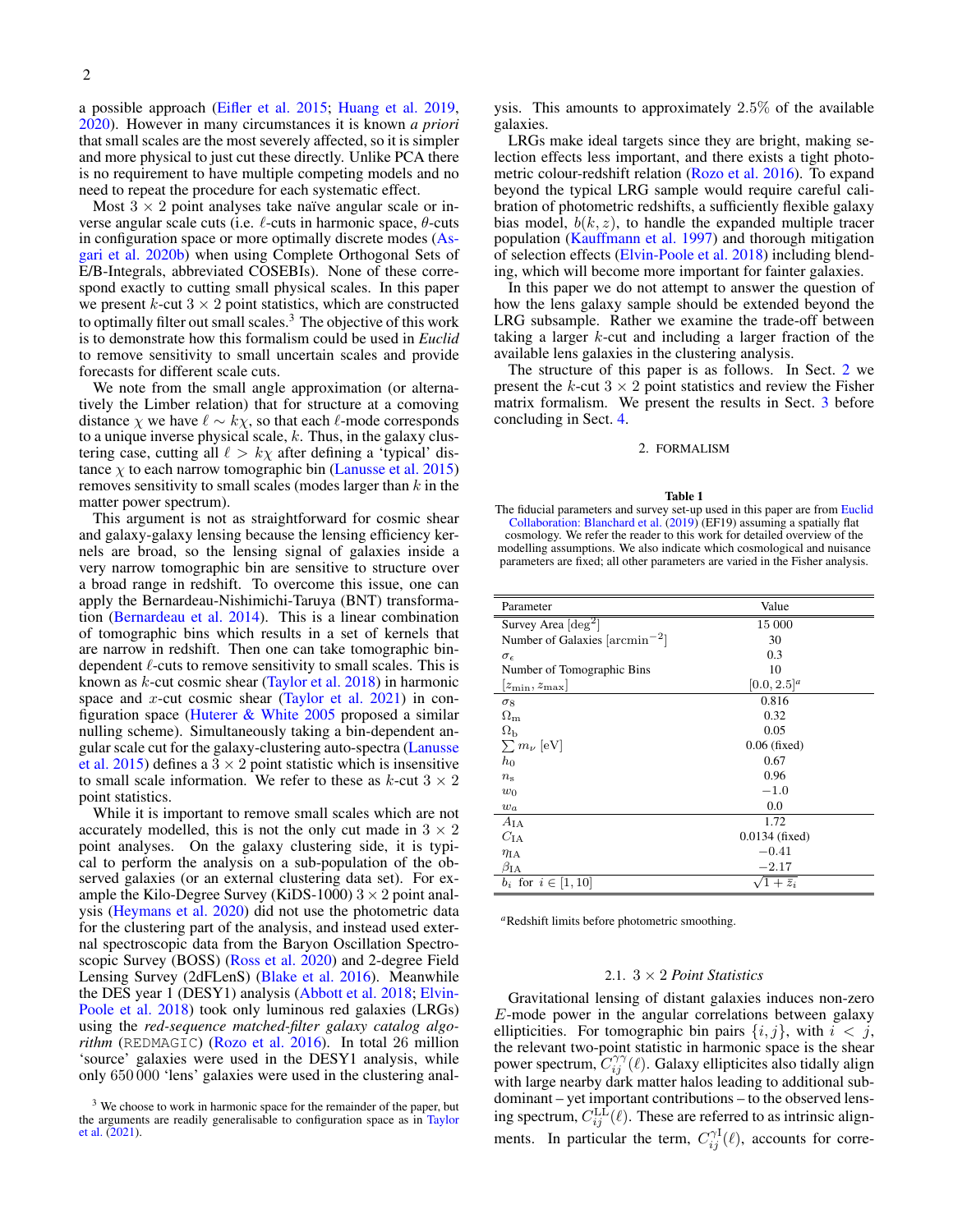lation between shear acting on foreground galaxies and intrinsic alignments. This is taken to be zero because a background IA should not be correlated with a foreground shear. The  $C_{ij}^{I\gamma}(\ell)$  terms gives the correlation between foreground IA and background shear and a  $C_{ij}^{\text{II}}(\ell)$  term accounts for the auto-correlation in IA. Finally a shot-noise term  $N^{\text{LL}}_{ij}(\ell)$  accounts for the Poisson noise associated with the dispersion in the intrinsic ellipticities of galaxies before being sheared. We are left with

<span id="page-2-0"></span>
$$
C_{ij}^{\text{LL}}(\ell) = C_{ij}^{\gamma \gamma}(\ell) + C_{ij}^{\text{I}\gamma}(\ell) + C_{ij}^{\text{II}}(\ell) + N_{ij}^{\text{LL}}(\ell). \tag{1}
$$

The clustering of foreground galaxies is correlated with (lensing) structure which shears background galaxies. This gives rise to the galaxy-galaxy lensing signal and we write the observed spectrum as  $C_{ij}^{\text{GL}}(\ell)$ . One must also account for the intrinsic alignment of galaxies so that

$$
C_{ij}^{\text{GL}}(\ell) = C_{ij}^{\text{gy}}(\ell) + C_{ij}^{\text{Ig}}(\ell). \tag{2}
$$

The terms  $C_{ij}^{\text{gI}}(\ell)$  and  $C_{ij}^{\gamma \text{g}}(\ell)$  are taken to be zero. There are also no shot-noise contributions since the dispersion in shear and clustering are uncorrelated.

Finally the observed clustering spectrum  $C_{ij}^{\text{GG}}(\ell)$  is given as the sum of the cosmological signal and the shot-noise contributions

<span id="page-2-1"></span>
$$
C_{ij}^{\text{GG}}(\ell) = C_{ij}^{\text{gg}}(\ell) + N_{ij}^{\text{gg}}(\ell). \tag{3}
$$

In practice we use the  $C(\ell)$ 's computed in [Euclid Collab](#page-7-0)[oration: Blanchard et al.](#page-7-0) [\(2019\)](#page-7-0) (hereafter EF19 for '*Euclid* forecasting'), to which we refer the reader to Sect. 3 for detailed models of the individual terms in equations  $(1) - (3)$  $(1) - (3)$  $(1) - (3)$ . In brief, EF19 assume the  $Limber<sup>4</sup>$  [\(LoVerde & Afshordi](#page-7-21) [2008\)](#page-7-21), flat-sky [\(Kitching et al.](#page-7-22) [2017\)](#page-7-22), Zeldovich [\(Kitching](#page-7-23) [& Heavens](#page-7-23) [2017\)](#page-7-23) and reduced shear approximations [\(Desh](#page-7-24)[pande et al.](#page-7-24)  $2020a$ ). It has also recently been shown that k-cut cosmic shear reduces the impact of the reduced shear approx-imation [Deshpande et al.](#page-7-25) [\(2020b\)](#page-7-25). For the IA terms we use an extended nonlinear alignment model (eNLA) [\(Joachimi](#page-7-26) [et al.](#page-7-26) [2011\)](#page-7-26). The global IA amplitude is written as a product,  $C_{IA}A_{IA}$ , where  $A_{IA}$  is left as a free parameter and  $C_{IA}$ is fixed. Two free parameters  $\eta_{IA}$  and  $\beta_{IA}$  act as power law indices for the redshift and luminosity dependence respectively. The model reduces to the standard nonlinear alignment model [\(Bridle & King](#page-7-27) [2007\)](#page-7-27) if  $\eta_{IA}$  and  $\beta_{IA}$  are taken to be zero. We also ignore the impact of magnification bias [\(Thiele](#page-8-4) [et al.](#page-8-4) [2020\)](#page-8-4) and redshift-space disortions [Hamilton](#page-7-28) [\(1997\)](#page-7-28); [Padmanabhan et al.](#page-7-29) [\(2007\)](#page-7-29). Finally, it is assumed that the galaxy bias is multiplicative leading to 10 additional nuisance parameters  $b_i$  for each tomographic bin i. The fiducial values are taken to be  $b_i = \sqrt{1 + \bar{z}_i}$ , where  $\bar{z}_i$  is the mean redshift of tomographic bin  $i$  in the absence of photometric redshift errors. A summary of the survey set-up, cosmological parameters, and their fiducial values are given in Tab. [1.](#page-1-1) In all cases we consider all  $\ell \in [10, 5000]$ , except when explicitly stated otherwise.

# 2.2. *The Bernardeau-Nishimichi-Taruya (BNT) Transformation*

<sup>4</sup> The Limber relation is invalid for  $\ell \leq 100$  [Fang et al.](#page-7-30) [\(2020\)](#page-7-30); [Kitch](#page-7-22)[ing et al.](#page-7-22) [\(2017\)](#page-7-22) so that any future study must include the full non-Limber expressions.



<span id="page-2-2"></span>Figure 1. Top: The radial PDF for the 10 tomographic bins considered in this work. Middle: The corresponding lensing efficiency kernels normalised against there maximum values. These are broad which means that the lensing signal in each tomographic bin is sensitive to structure over a broad range in redshift. Bottom: BNT transformed kernels. These are narrow in redshift making it possible to relate physical structure scales, k, with angular wavemodes,  $\ell$ .

For each tomographic bin,  $i$ , the lensing efficiency kernel,  $q_i(\chi)$ , gives the sensitivity of the lensing signal to structure at comoving distance  $\chi$ . It is defined by

$$
q_i(\chi) = \frac{3}{2} \Omega_{\rm m} \left(\frac{H_0}{c}\right)^2 \frac{\chi}{a(\chi)} \int_{\chi}^{\chi_{\rm H}} d\chi' n_i(\chi') \frac{\chi' - \chi}{\chi'}, \quad (4)
$$

where  $\chi$ <sup>H</sup> is the distance to the horizon,  $H_0$  is the Hubble parameter,  $\Omega_{\rm m}$  is the fractional matter density parameter, c is the speed of light, and  $\alpha$  is the scale factor.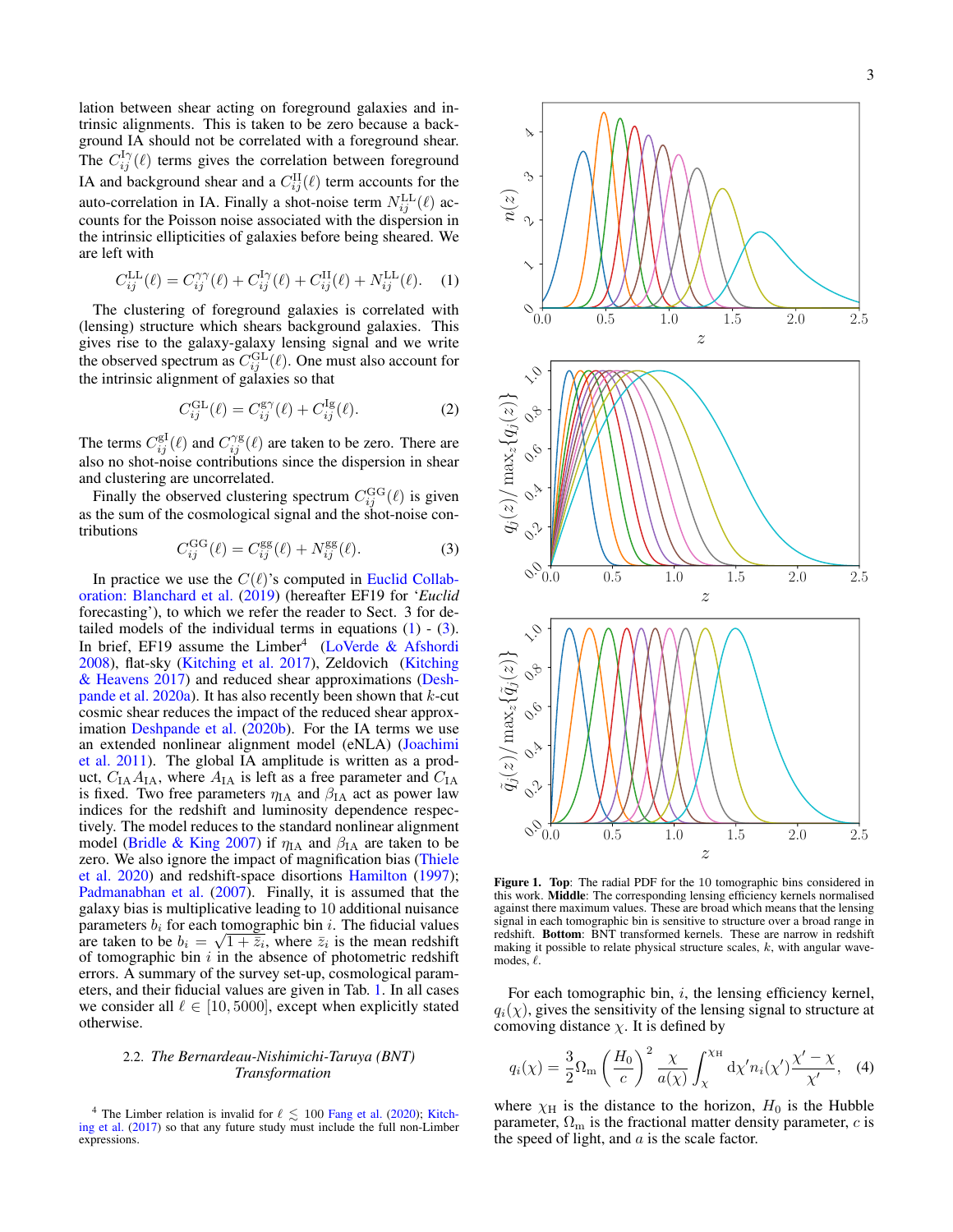As in EF19, we assume that galaxies are equipartitioned into 10 tomographic bins, and that

$$
n(z) \propto (z/z_e)^2 \exp\left[-\left(z/z_e\right)^{3/2}\right],\tag{5}
$$

with  $z_e = 0.9/\sqrt{2}$ , smoothed by the Gaussian kernel

$$
p(z'|z) = \frac{0.9}{\sqrt{2\pi}\sigma(z)} \exp\left[-\frac{1}{2}\left(\frac{z-z'}{\sigma(z)}\right)^2\right] + \frac{0.1}{\sqrt{2\pi}\sigma(z)} \exp\left[-\frac{1}{2}\left(\frac{z-z'-0.1}{\sigma(z)}\right)^2\right]
$$
(6)

where  $z'$  is the measured redshift accounting for photometric redshift uncertainty, with  $\sigma(z) = 0.05(1+z)$ . This functional from is motivated in Sect. 3.1 of [Kitching et al.](#page-7-31) [\(2008\)](#page-7-31). The resulting  $n_j(z)$  and  $q_j(z)$  are plotted in Fig. [1.](#page-2-2) The lensing efficiency kernels are broad in redshift which implies that the shear signal for galaxies inside each tomographic bin is sensitive to lensing structure over a broad range in redshift.

One can define new kernels which are narrow in redshift by taking a linear combination of tomographic bins

$$
\tilde{q}_i(\chi) = M_{ij} q_j(\chi),\tag{7}
$$

where  $M$  is the Bernardeau-Nishimichi-Taruya (BNT) trans-form matrix.<sup>5</sup> This transform was proposed in [Bernardeau](#page-7-12) [et al.](#page-7-12) [\(2014\)](#page-7-12) and the generalisation to the continuous case is explicitly written down in [Taylor et al.](#page-8-3) [\(2021\)](#page-8-3).

The BNT matrix, M, is an  $N \times N$  matrix where N is the number of tomographic bins. After setting  $M_{ii} = 1$  for all i and  $M_{ij} = 0$  for  $i < j$ , the remaining BNT matrix elements are found by solving the system

$$
\sum_{j=i-2}^{i} M^{ij} = 0
$$
  

$$
\sum_{j=i-2}^{i} M^{ij} B^{j} = 0,
$$
 (8)

where

$$
B^j = \int_0^{z_{\text{max}}} \mathrm{d}z' \frac{n_j(z')}{\chi(z')}
$$
 (9)

and  $z_{\text{max}}$  is the maximum redshift of the survey. In this work we compute the BNT matrix,  $M$ , using the publicly available code at: [https://github.com/pltaylor16/x-cut.](#page-0-0)

The BNT transformed kernels are shown in Fig. [1.](#page-2-2) These are narrow implying each new tomographic bin is only sensitive to lensing structure over a small range in redshift. This allows one to more precisely relate angular scale,  $\ell$ , and physical scale, k, which we formalise in the next section.

## 2.3. 3 × 2 *Point* k*-cut Statistics*

<span id="page-3-0"></span>One can also make the BNT transformation at the level of the two-point statistics by applying the BNT transformation each time the lensing efficiency kernel appears in the theoretical expressions in the spectra.<sup>6</sup>

In case of the lensing spectrum this is referred to as the  $k$ cut cosmic shear [\(Taylor et al.](#page-8-2) [2018\)](#page-8-2) spectrum and is given by

$$
\widetilde{C}_{ij}^{\text{LL}}(\ell) = M_{ik} C_{kl}^{\text{LL}}(\ell) \left( M^T \right)_{lj}.
$$
 (10)

In [Taylor et al.](#page-8-3) [\(2021\)](#page-8-3) this was extended to galaxy-galaxy lensing in configuration space. In harmonic space the galaxygalaxy lensing spectrum,  $\tilde{C}_{ij}^{\text{GL}}$ , is given by

$$
\widetilde{C}_{ij}^{\text{GL}}(\ell) = C_{ik}^{\text{GL}}(\ell) \left( M^T \right)_{kj},\tag{11}
$$

The galaxy clustering spectrum is left unchanged so that

$$
\widetilde{C}_{ij}^{\text{GG}}(\ell) = C_{ij}^{\text{GG}}(\ell). \tag{12}
$$

Each BNT transformed tomographic bin is only sensitive to structure inside a narrow redshift range. Now one can define a 'typical' comoving distance,  $\chi_i$ , to each comoving bin by taking a weighted average<sup>7</sup> of  $\chi$  values over the BNT kernel

$$
\chi_i^{\gamma} = \frac{\int_0^{\chi_H} d\chi \, \chi \tilde{q}_i(\chi)}{\int_0^{\chi_H} d\chi \, \tilde{q}_i(\chi)}.
$$
 (13)

In the case of galaxy clustering the kernels,  $n_i(\chi)$ , are already narrow and we define the typical distance as

$$
\chi_i^{\mathcal{G}} = \frac{\int_0^{\chi_H} d\chi \,\chi n_i(\chi)}{\int_0^{\chi_H} d\chi \, n_i(\chi)}.
$$
\n(14)

Now using the Limber relation implies that cutting  $\ell$ -modes with  $\ell_i > k \chi_i$ , for each tomographic bin, nearly completely removes sensitivity to small-scale structure above some predefined target  $k$ -mode,  $k$ . Because we are dealing with twopoint statistics, for each tomographic bin pair  $(i < j)$ , there are two relevant kernels and hence – from the Limber relation – two choices for the angular scale cut. We take the most conservative of the two cuts and remove

$$
\ell_i > \min\{k\chi_i^{\gamma}, k\chi_j^{\gamma}\},
$$
  
\n
$$
\ell_i > \min\{k\chi_i^{\rm G}, k\chi_j^{\gamma}\},
$$
  
\n
$$
\ell_i > \min\{k\chi_i^{\rm G}, k\chi_j^{\rm G}\},
$$
\n(15)

for the cosmic shear, galaxy-galaxy lensing, and galaxy clustering cases respectively. If this  $\ell$ -value is larger than the global  $\ell_{\rm max}$ , then no cut is made for these combination of bins. We refer to the resulting BNT transformed and cut estimators as  $k$ -cut  $3 \times 2$  point statistics.

We note that it is straightforward to extend a traditional  $3\times 2$ point likelihood analysis to  $k$ -cut  $3 \times 2$  statistics. The main obstacle may appear to be the computation of a valid covariance matrix to form the likelihood. However the 'likelihood sampling method' defined in [Taylor et al.](#page-8-3) [\(2021\)](#page-8-3) can be used to transform the standard  $3 \times 2$  covariance into a k-cut  $3 \times 2$ point covariance in a few CPU minutes. This method works by drawing noise realisations from  $\mathcal{N}(0, \widehat{C})$ , where  $\widehat{C}$  is an estimate of the covariance of  $C_{ij}(\ell)$ , before BNT-transforming

<sup>5</sup> Although the BNT transform formally has some cosmological dependence, it is shown in [Bernardeau et al.](#page-7-12) [\(2014\)](#page-7-12); [Taylor et al.](#page-8-3) [\(2021\)](#page-8-3) that this is an extremely small effect in practice. Nevertheless, we compute the BNT transform at the fiducial cosmology used in the rest of the paper.

<sup>&</sup>lt;sup>6</sup> The intrinsic alignment terms have different kernels from the  $\gamma\gamma$  term leading to some suboptimality in the transformation. However, IA contributions account for only  $\sim 10\%$  of the signal, so this is a small effect.

<sup>7</sup> To be extremely conservative, one could instead use the lower bound of the kernel, but it was found in [Taylor et al.](#page-8-2) [\(2018\)](#page-8-2) that using the mean nearly completely removes sensitivity below the desired cut.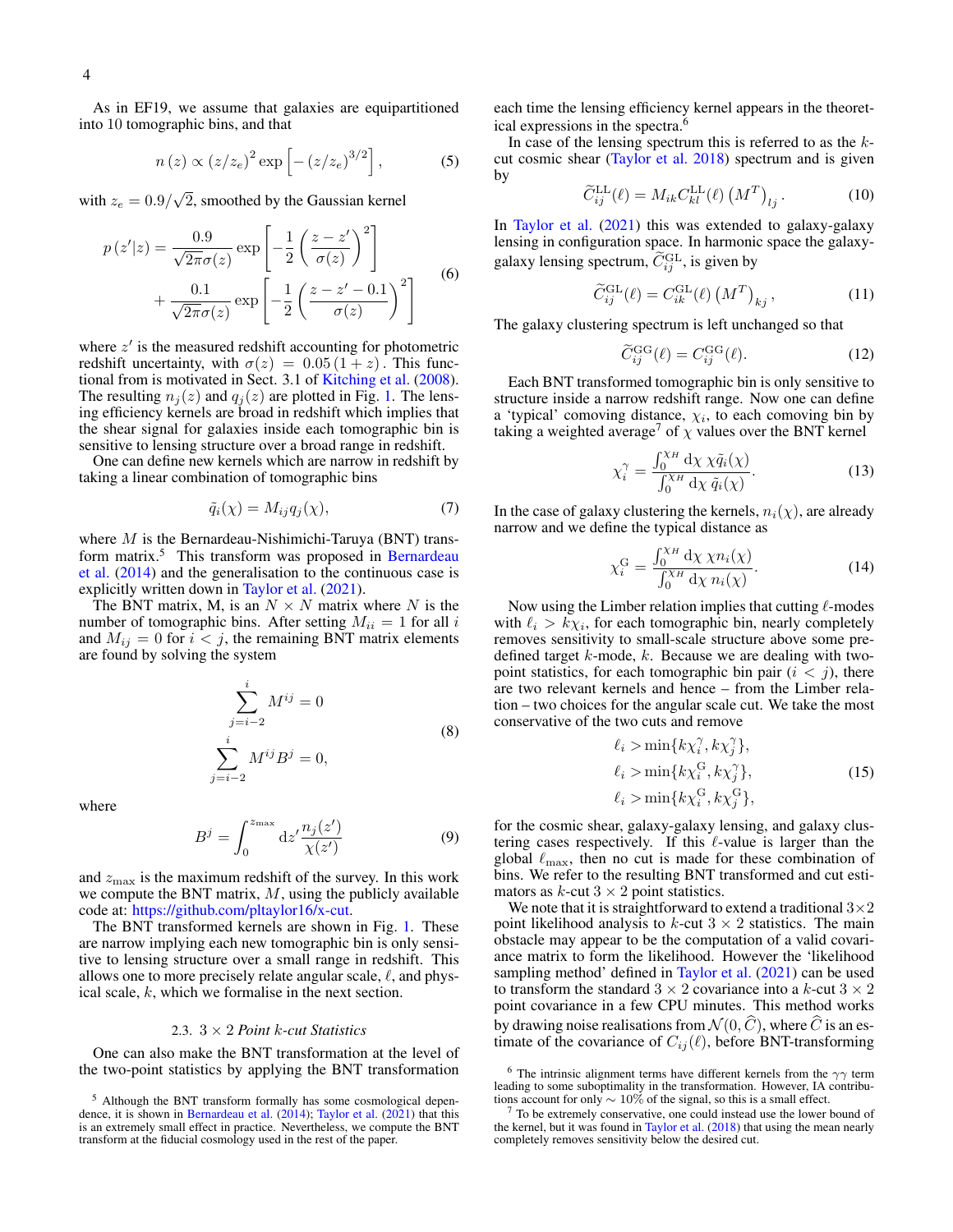the mock realisations and directly estimating the  $k$ -cut cosmic shear covariance matrix from the samples.<sup>8</sup> To make a fair comparison with EF19, we do not perform Markov Chain Monte Carlo (MCMC) forecasting, focusing exclusively on Fisher matrix forecasting.

## 2.4. *Fisher Forecasting*

We assume a Gaussian covariance neglecting both the Super-Sample Covariance (SSC) and Non-Gaussian (NG) terms, as in EF19. Defining

<span id="page-4-1"></span>
$$
\Delta C_{ij}^{AB}(\ell) = \sqrt{\frac{2}{(2\ell+1)f_{\rm sky}\Delta\ell}} C_{ij}^{AB}(\ell),\tag{16}
$$

where  $\Delta\ell$  is the multipole bandwidth, the Fisher matrix for the  $3 \times 2$  point statistics using a second-order covariance<sup>9</sup> is given by

<span id="page-4-2"></span>
$$
F_{\alpha\beta}^{\text{XC}} = \sum_{\ell=\ell_{\text{min}}}^{\ell_{\text{max}}} \sum_{ABCD} \sum_{ij,mn} \frac{\partial C_{ij}^{AB}(\ell)}{\partial \theta_{\alpha}} \left[ \Delta C^{-1}(\ell) \right]_{jm}^{AB} \times \frac{\partial C_{mn}^{CD}(\ell)}{\partial \theta_{\beta}} \left[ \Delta C^{-1}(\ell) \right]_{ni}^{CD}, \tag{17}
$$

where  $f_{\text{sky}}$  is the fractional sky coverage,  $\alpha$  and  $\beta$  label the cosmological parameters,  $i, j, m$  and n label tomographic bins and  $\overline{A}$ ,  $\overline{B}$ ,  $\overline{C}$ , and  $\overline{D}$  correspond to either lensing or galaxy clustering.

To make forecasts for the  $k$ -cut  $3 \times 2$  point statistics we make the replacement

$$
C_{ij}^{AB}(\ell) \to \widetilde{C}_{ij}^{AB}(\ell) \tag{18}
$$

in Eqs. [\(16\)](#page-4-1)–[\(17\)](#page-4-2), taking  $\ell$ -cuts as required.

Using the publicly available<sup>10</sup> Fisher matrix for the *Euclid* spectroscopic clustering analysis (see EF19), we can also include information from the spectroscopic survey

<span id="page-4-4"></span>
$$
F_{\alpha\beta}^{\text{tot}} = F_{\alpha\beta}^{\text{XC}} + F_{\alpha\beta}^{\text{spec}}.
$$
 (19)

In this paper we will consider both  $F_{\alpha\beta}^{\text{XC}}$  and  $F_{\alpha\beta}^{\text{spec}}$ . This expression ignores cross-correlations that may exist between the spectroscopic and photometric probes. The majority of the spectroscopic sample lies above  $z = 0.9$ , so the crosscorrelation with the photometric probes is expected to be small. For more details about the spectroscopic Fisher forecasts, we refer the reader to Sect. 3.2 of EF19.

In all that follows we use the dark energy Figure of Merit (FOM) [\(Albrecht et al.](#page-7-32) [2006\)](#page-7-32) to compare the constraining power for different k-cuts. The FOM is proportional to the area enclosed by the  $1\sigma$  contours in the  $w_0 - w_a$  plane. As in [Albrecht et al.](#page-7-32) [\(2006\)](#page-7-32); [Euclid Collaboration: Blanchard](#page-7-0) [et al.](#page-7-0) [\(2019\)](#page-7-0) we define the FOM as

$$
\text{FOM}_{w_0 w_a} = \sqrt{\widetilde{F}_{w_0 w_a}},\tag{20}
$$

<sup>8</sup> At present the likelihood sampling method assumes the likelihood is Gaussian (although a more realistic likelihood could easily be used instead, as required). While the Gaussian likelihood approximation is valid at the level of parameter constraints for cosmic shear alone [\(Taylor et al.](#page-8-5) [2019;](#page-8-5) [Lin et al.](#page-7-33) [2019\)](#page-7-33), this must be explicitly checked for  $3 \times 2$  point statistics.

where  $F_{w_0w_a}$  is the Fisher matrix after marginalising over all the ethnic state matrix of the Schwarz the other parameters, which is equivalent to taking the Schur complement [\(Kitching & Amara](#page-7-35) [2009\)](#page-7-35).

We stress that the results are subject to the modelling as-sumptions made in Sect. [2.3.](#page-3-0) Additional nuisance parameters and the inclusion of SSC terms in the covariance will all degrade the FOM.

## 3. RESULTS

<span id="page-4-0"></span>We use the  $C_{\ell}$ s and derivatives computed in EF19. The reader is referred to Sect. 4 of this work for a detailed discussion of the computation of the second derivatives. We perform a quick check to validate that we reproduce the results in EF19, using the standard  $3\times 2$  point statistics before exploring the  $k$ -cut constraints.





<span id="page-4-3"></span>Figure 2. The absolute value of the computed marginal errors relative to the fiducial parameter values in EF19 (orange) and this work (blue). We find excellent agreement, validating our Fisher matrix code.

Taking a cut at  $\ell = 3000$  for galaxy clustering and galaxygalaxy lensing while allowing the lensing spectra to range up to  $\ell = 5000$ , we compute the Fisher matrix for the  $3 \times 2$ point statistics. The choice of  $\ell$ -cuts is 'the optimistic case' considered in EF19. After marginalising over the nuisance parameters, we compute the absolute value of the ratio of the marginal error relative to the fiducial values,  $\sigma/\theta_{\text{fid}}|^{11}$ and compare our results to EF19 in Fig. [2.](#page-4-3) We find excellent agreement. The FOM differs by 1%.

### 3.2. *Fiducial* 3 × 2 *Point Forecasts*

<span id="page-4-5"></span>We examine the change in the FOM for different  $k$ -cuts in Fig. [3.](#page-5-0) Even after taking  $k$ -cuts one may still need to take an  $\ell$ -cut to remove detector systematics so we consider both  $\ell_{\text{max}} = 5000$  (top) and  $\ell_{\text{max}} = 3000$  (bottom), before taking additional  $\ell$ -cuts to make the k-cut. The colour scale indicates the FOM. On the axes,  $k_{\text{cut}}^{\text{L}}$  indicates the k-mode cut scale for cosmic shear while  $k_{\text{cut}}^{\text{G}}$  gives the cut scale for galaxy clustering and galaxy-galaxy lensing.<sup>12</sup> The solid black line

 $9$  It is shown in [Carron](#page-7-34) [\(2013\)](#page-7-34) that the the fourth-order covariance and second-order covariance Fisher formalisms will yield the same forecasts.

[https://github.com/euclidist-forecasting/](https://github.com/euclidist-forecasting/fisher_for_public) [fisher\\_for\\_public](https://github.com/euclidist-forecasting/fisher_for_public)

 $^{11}$  For the parameter  $w_a$  the fiducial value is zero, so we use  $\sigma(w_a)$  instead of  $|\sigma/\theta_{\rm fid}|$ .

<sup>&</sup>lt;sup>12</sup> We choose to have the same cut scale for galaxy-galaxy lensing and clustering since they both have dependence on the galaxy bias. In a more realistic setting, this is uncertain at high- $k$ .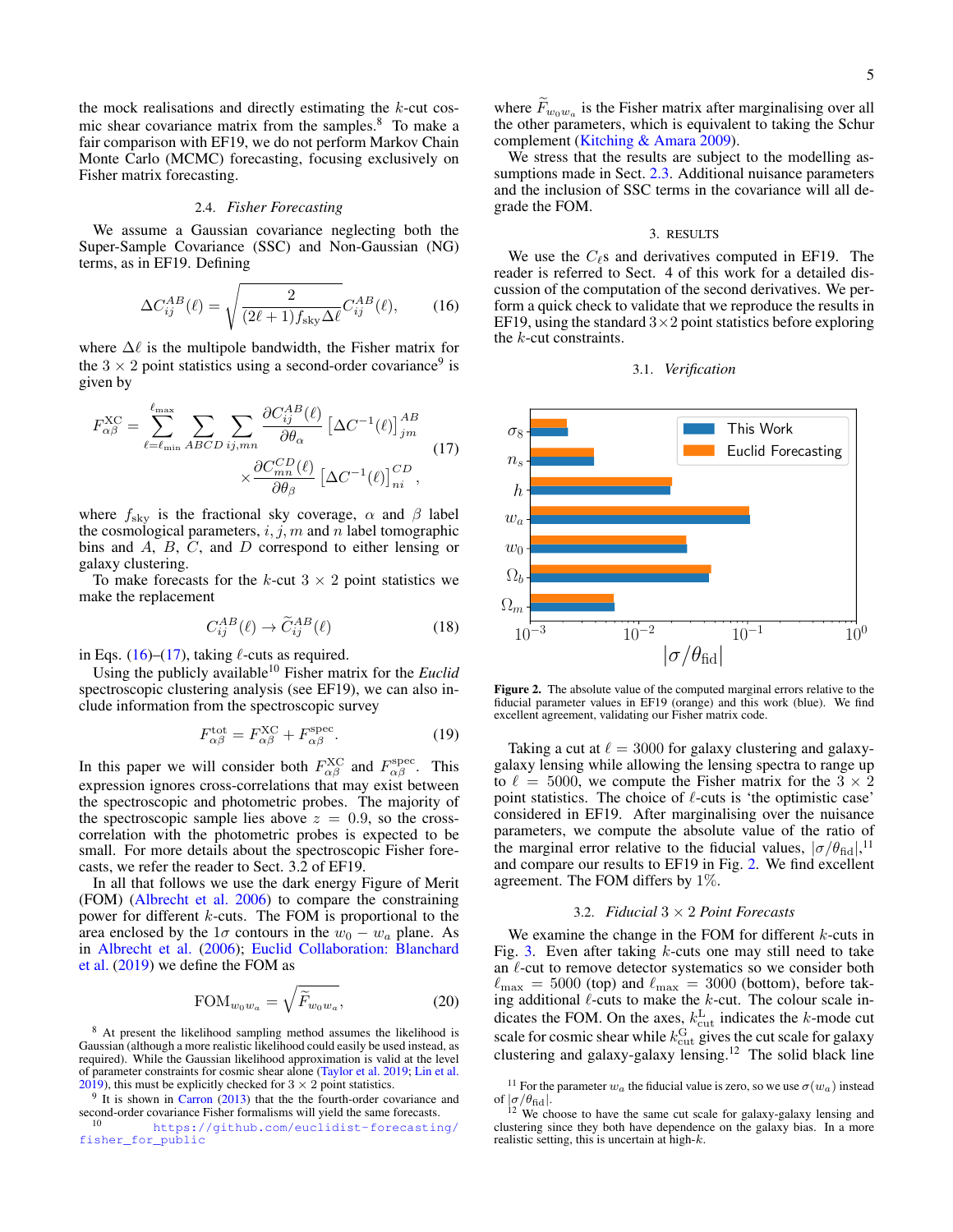

<span id="page-5-0"></span>**Figure 3.** Dark energy Figure of Merit (FOM).  $k_{\text{cut}}^{\text{L}}$  gives the k-cut scale for cosmic shear while  $k_{\text{cut}}^{\text{G}}$  gives the cut scale for galaxy clustering and galaxy-galaxy lensing. Dotted and dashed continuous black lines correspond to FOMs of 367 and 1033 respectively. These are the FOMs for the 'pessimistic' and 'optimistic' cases in EF19 which are summarised in Tab. [2.](#page-6-1) The solid black line marks a FOM of 400 from the *Euclid* Red Book Top: Global  $\ell_{\rm max} = 5000$ . A cut scale of  $k \sim 2.6$  h Mpc<sup>-1</sup> yields a similar FOM to the optimistic case in EF19. Bottom: Global  $\ell_{\text{max}} = 3000$ .



<span id="page-5-1"></span>Figure 4. Same as Fig. [3](#page-5-0) except this we include the spectroscopic clustering information by adding the spectroscopic clustering Fisher matrix as in Eq. [\(19\)](#page-4-4). For the spectroscopic forecasts we take the 'optimistic settings' from EF19 (we refer the reader to Sect. 4 of that work for more details). Compared to the fiducial case, the inclusion of the spectroscopic data increases the FOM by 20% while using the same cut scales ( $k_{\text{cut}}^{\text{L}} = k_{\text{cut}}^{\text{G}}$  = 2.6 *h* Mpc<sup>-1</sup> and  $\ell_{\text{max}} = 5000$ ).

corresponds to the FOM target of 400 from the *Euclid* Red



<span id="page-5-2"></span>Figure 5. Same as Fig. [3](#page-5-0) but using a sub-sample of the available galaxies for the photometric clustering analysis **Top**: FOM using  $1\%$  of the available galaxies. Middle FOM using 10% of the available galaxies. Bottom: FOM using 50% of the available galaxies. At the fiducial cut scale,  $k_{\text{cut}}^{\text{L}} = k_{\text{cut}}^{\text{G}} =$ 2.6 h Mpc<sup>-1</sup>, the FOMs for a subsample of 1%, 10%, 50% and 100% of available galaxies are 73, 378, 820, and 1018 respectively.

Book [\(Laureijs et al.](#page-7-1) [2010\)](#page-7-1). *It should be noted that the Red Book forecasts are for a non-flat cosmology, so the results presented here are not strictly comparable.* The dotted and dashed continuous lines indicate FOMs of 367 and 1033, respectively. These are the FOMs for the 'pessimistic' and 'optimistic' cases in EF19 which are summarised in Tab. [2.](#page-6-1)

For the case  $\ell_{\text{max}} = 5000$ , a cut of  $k \sim 2.6$  h Mpc<sup>-1</sup> for clustering, lensing, and cross-correlations gives a similar FOM to the optimistic case in EF19, while  $k \sim 0.7 h \text{ Mpc}^{-1}$ yields a FOM of 400 from the *Euclid* Red Book.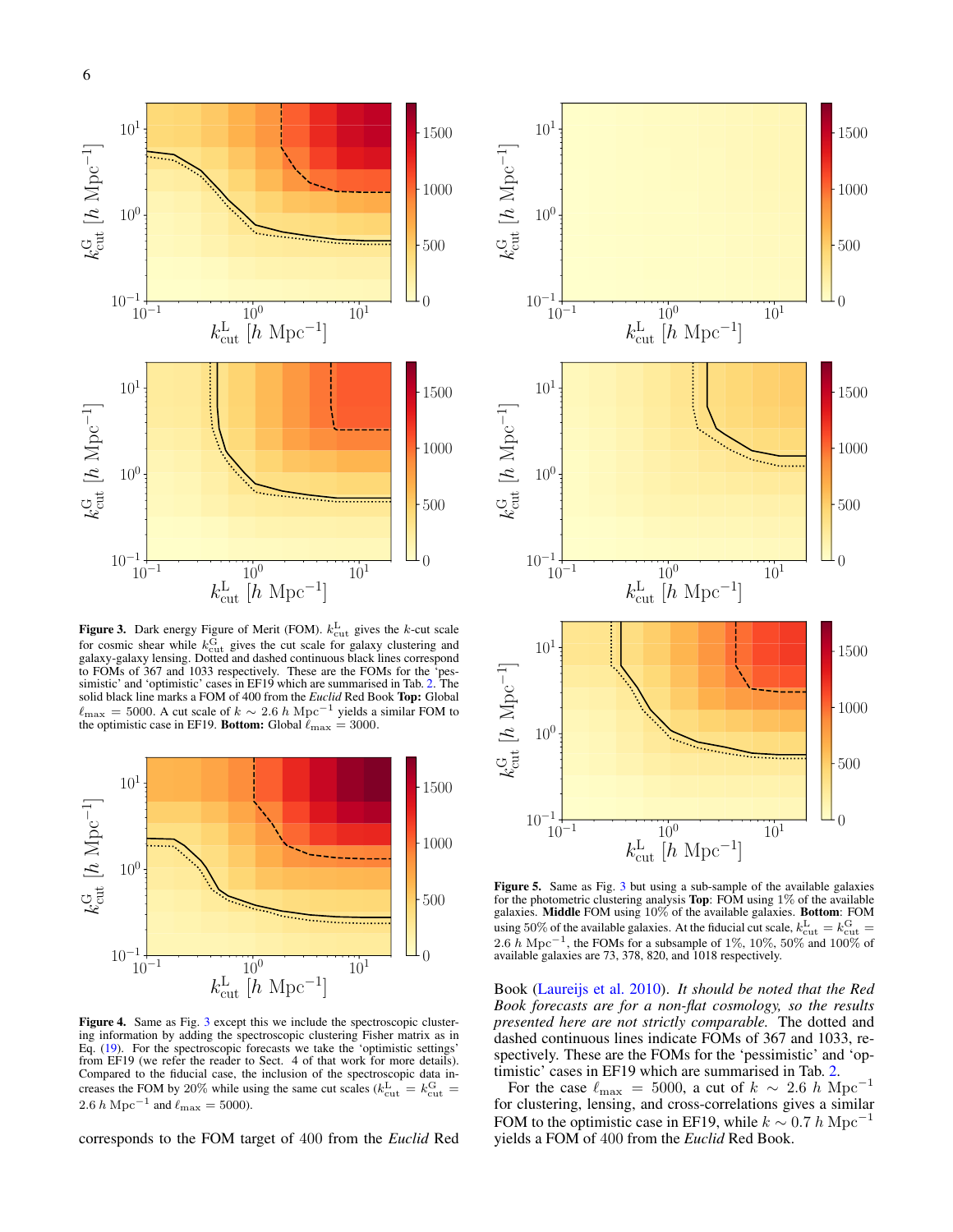<span id="page-6-1"></span>Table 2 Overview of the cut scales for the 'optimistic' and 'pessimistic' analyses in EF19 and the fiducial and conservative k-cut  $3 \times 2$  point analyses used in this work (see Sect. [3.2\)](#page-4-5).

|                                                                                                                                                                                               | Optimistic | Pessimistic | Fiducial | Conservative |
|-----------------------------------------------------------------------------------------------------------------------------------------------------------------------------------------------|------------|-------------|----------|--------------|
| $\begin{array}{l} \ell_{\text{cut}}^{\text{G}} \\ \ell_{\text{cut}}^{\text{L}} \\ k_{\text{cut}}^{\text{G}}[h\ \text{Mpc}^{-1}] \\ k_{\text{cut}}^{\text{L}}[h\ \text{Mpc}^{-1}] \end{array}$ | 5000       | 1500        | 5000     | 5000         |
|                                                                                                                                                                                               | 3000       | 750         | 5000     | 5000         |
|                                                                                                                                                                                               | N/A        | N/A         | 2.6      | 0.4          |
|                                                                                                                                                                                               | N/A        | N/A         | 2.6      | 1.0          |
| <b>FOM</b>                                                                                                                                                                                    | 1033       | 367         | 1018     | 283          |

Modelling uncertainties are problematic at high  $k$  but other systematics (e.g. point-spread function corrections) become a problem at high  $\ell$  [\(Euclid Collaboration: Paykari et al.](#page-7-36) [2020\)](#page-7-36). For this reason we also consider the case where  $\ell_{\text{max}} = 3000$ . Then a cut scale of  $k \sim 4 h \text{ Mpc}^{-1}$  and  $k \sim 0.7 h \text{ Mpc}^{-1}$  for both clustering and lensing are needed to match the optimistic and Red Book FOMs respectively.

We take as our fiducial case  $\ell_{\text{max}} = 5000$  with  $k_{\text{cut}}^{\text{L}} =$  $k_{\text{cut}}^{\text{G}} = 2.6 \ h \text{ Mpc}^{-1}$ , because it has a FOM of 1018, close to the optimistic case in EF19. We also consider a conservative k-cut case with  $\ell_{\text{max}} = 5000$  with  $k_{\text{cut}}^L = 1$  and  $k_{\text{cut}}^{\text{G}} = 0.4 \ h \text{ Mpc}^{-1}$  to reflect current galaxy bias and baryonic physics modelling limitations. In this case the FOM is 283.

## 3.3. *Inclusion of Spectroscopic Clustering*

<span id="page-6-2"></span>In Fig. [4](#page-5-1) we again plot the FOM as function of cut scales  $(k_{\text{cut}}^{\text{G}}$  and  $k_{\text{cut}}^{\text{L}})$  but this time we also include information by adding the spectroscopic clustering Fisher matrix as in Eq. [\(19\)](#page-4-4). For the spectroscopic Fisher matrix, we use the optimistic spec-z settings in EF19 (the reader is referred to Sect. 4 of this work for more details).

Including the information from spectroscopic clustering analysis means that it is possible to take a cut at a smaller k-value while achieving the same FOM. For example a FOM of 400 meeting the Red Book requirements can be achieved by taking a k-cut at 0.6 h Mpc<sup>-1</sup>. The conservative scale cut case ( $k_{\text{cut}}^{\text{L}} = 1$  and  $k_{\text{cut}}^{\text{G}} = 0.4 \ h \text{ Mpc}^{-1}$ ) also meets the Red Book requirements with FOM of 416. Meanwhile at the fiducial cut scale of  $k_{\text{cut}}^{\text{L}} = k_{\text{cut}}^{\text{G}} = 2.6 \ h \text{ Mpc}^{-1}$ , the inclusion of spectroscopic information improves the FOM by 19%.

# 3.4. *Reduced Tracer Population*

So far we have assumed that 100% of the available galaxies are used in the photometric clustering analysis. However current Stage III  $3 \times 2$  point analyses [\(Abbott et al.](#page-7-17) [2018;](#page-7-17) [Heymans et al.](#page-7-14) [2020\)](#page-7-14) use only a fraction of the galaxies for the clustering analysis compared to the cosmic shear measurement. This simplifies the analysis as galaxy bias is strongly dependent on type and using bright galaxies minimises the impact of foregrounds [\(Elvin-Poole et al.](#page-7-18) [2018\)](#page-7-18). In this section we explore the impact of only using sub-sample of the available galaxies in the photometric clustering analysis. Specifically we recompute the FOM after multiplying the galaxy-clustering shot-noise term, defined in Eq.  $(3)$ , by  $1/F$ , where  $F$  is the fraction of galaxies used in the photometric clustering analysis.

The results of this computation are shown in Fig. [5](#page-5-2) which are worth comparing to Fig. [3.](#page-5-0) The top, middle and bottom subplots correspond to using 1%, 10% and 50% of the available galaxies respectively.

When only 1% of the galaxies are used, the FOM never exceeds 400, while for 10%, the FOM never exceeds 1000 – for any choice of  $k$ -cut. When 50% of the galaxies are used, we achieve the 'optimistic' case FOM described in EF19 when we take a cut at  $k \sim 5 h \text{ Mpc}^{-1}$  and a FOM of 400 with a cut at  $k \sim 1 h \text{ Mpc}^{-1}$ .

At the fiducial cut scale,  $k_{\text{cut}}^{\text{L}} = k_{\text{cut}}^{\text{G}} = 2.6 \ h \text{ Mpc}^{-1}$ , the FOMs for a subsample of  $1\%, 10\%, 50\%$ , and  $100\%$  of available galaxies are 73, 378, 820, and 1018. Thus increasing the subsample from  $10\%$  to  $50\%$  more than doubles the FOM while expanding the subsample from 50% to 100% increases the FOM by 24%. This gain is similar to including the spectroscopic clustering (see the previous section) in the analysis. It is evident that including a larger fraction of the available galaxies in the photometric clustering analysis is one of the primary drivers of the FOM in *Euclid*, provided that we are able to model the small scales down to  $k \sim 2.6 h \text{ Mpc}^{-1}$ .

On the other hand if the analysis is restricted to our conservative choice of scale cuts,  $k_{\text{cut}}^{\text{L}} = 1$  and  $k_{\text{cut}}^{\text{G}} = 0.4 h \text{ Mpc}^{-1}$ , the affects of a reduced tracer population are not as dramatic. In this case the FOMs for a subsample of 1%, 10%, 50%, and 100% of available galaxies are 41, 161, 256, and 282. The reason that the FOM is less dependent on the fraction of galaxies used when we take a more conservative scale cut is because we are then less sensitive to high  $\ell$  modes where shot-noise is larger relative to the signal.

Meanwhile when we include the spectroscopic information as in Sect. [3.3](#page-6-2) taking the fiducial cut scale of  $k_{\text{cut}}^{\text{L}} = k_{\text{cut}}^{\text{G}} =$ 2.6 h Mpc<sup>-1</sup>, the FOMs for a subsample of 1%, 10%, 50%, and 100% of available galaxies are 228, 567, 1008 and 1207. When 50% of the galaxies are used we achieve the 'optimistic' case FOM of 1033 for a cut at  $k \sim 3 h \text{ Mpc}^{-1}$  and a FOM of 400 when we take a cut at  $k \sim 0.6 h \text{ Mpc}^{-1}$ . This is in comparison to the case where we use 100% of the galaxies when we achieve we achieve the 'optimistic' case FOM of 1033 for a cut at  $k \sim 1 h \text{ Mpc}^{-1}$ .

It should be noted that we have made three useful first-order approximations in this section:

- The shape of redshift distribution function  $n(z)$  is fixed. In reality each tracer population has its own distribution function changing the global  $n(z)$  as more galaxies are included.
- The photometric uncertainty is fixed. In fact photo-z estimates for the commonly-used LRG subsample are more precise than for most other populations [\(Rozo](#page-7-19) [et al.](#page-7-19) [2016\)](#page-7-19). For this reason our results likely overestimate the information loss from excluding galaxies.
- We have also assumed simplistic linear galaxy bias model with only one free parameter per redshift bin. The systematic uncertainty is therefor likely underestimated.

Studying the impact of these effects is left to a future work.

# 4. CONCLUSIONS

<span id="page-6-0"></span>In this paper we have developed the formalism for  $k$ -cut 3 × 2 point statistics and provided Fisher forecasts for *Euclid*. In a more realistic setting one would likely need to include free parameters for multiplicative biases, as well as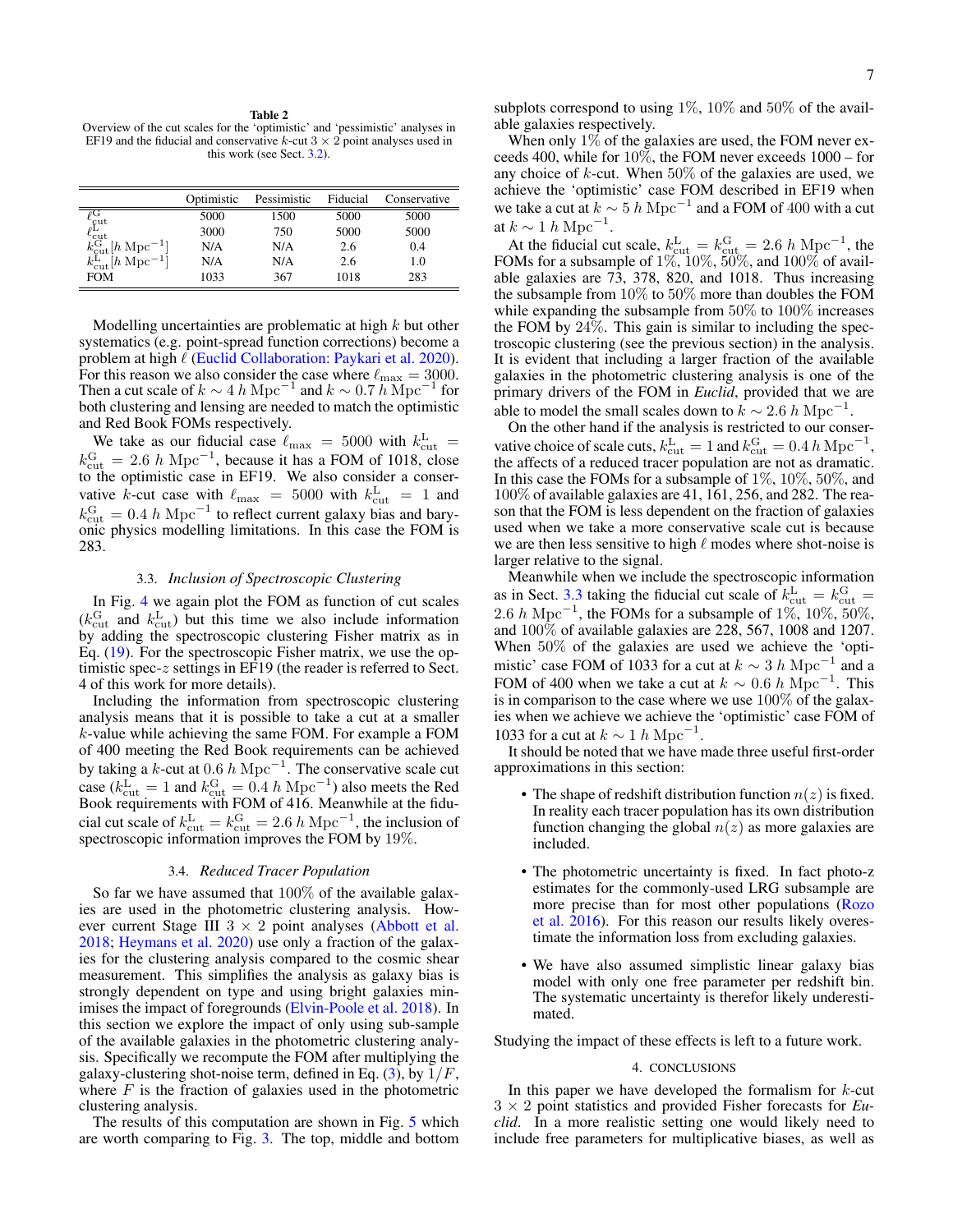more complicated models for IA and galaxy bias. One would also need to consider the impact of non-Gaussian [\(Barreira](#page-7-37) [et al.](#page-7-37) [2018\)](#page-7-37) and super-sample corrections [\(Hu & Kravtsov](#page-7-38) [2003\)](#page-7-38) to the covariance. Since the  $3 \times 2$  point statistics are not linear in the cosmological parameters, MCMC forecasting would give more realistic constraints. These extensions are left to a future work.

The k-cut method efficiently removes sensitivity to small physical scales which are difficult to model. This enables the extraction of useful information at small angular scales which would otherwise need to be completely removed from the analysis. We find that taking a cut at  $k = 2.6 h \text{ Mpc}^{-1}$ (while taking a global  $\ell_{\text{max}} = 5000$ ) for both galaxy clustering and lensing yields FOM of 1018 which is similar to the 'optimistic case' ( $\ell_{\text{max}} = 5000$  for lensing and  $\ell_{\text{max}} = 3000$ for clustering and galaxy-galaxy lensing) in EF19 where a FOM of 1033 is achieved. The final choice of k-cut in *Euclid* depends on the accuracy of the matter power spectrum model at the time the data arrives. This is left for investigation in a future work.

To avoid bias from 'observational' systematics (caused by e.g. point-spread function residuals, blending, foreground and charge transfer inefficiency) in  $k$ -cut  $3 \times 2$  point analyses, it may be necessary to take additional angular scale cuts. A thorough investigation of 'observational' systematics [\(Euclid](#page-7-36) [Collaboration: Paykari et al.](#page-7-36) [2020\)](#page-7-36) at these typically excluded angular scales (high  $\ell$ ) is warranted.

The clustering part of Stage III  $3 \times 2$  point analyses have worked with LRGs [\(Abbott et al.](#page-7-17) [2018\)](#page-7-17) or directly with data from external spectroscopic surveys [\(Heymans et al.](#page-7-14) [2020;](#page-7-14) [van Uitert et al.](#page-8-6) [2018;](#page-8-6) [Joudaki et al.](#page-7-39) [2018\)](#page-7-39) for the clustering analysis. Hence we have investigated the degradation in FOM when only sub population of the available galaxies are used in the clustering analysis. We find this to be one of the primary drivers of the FOM in *Euclid*, particularly if we are able to model the observables to small scales.

We have demonstrated that  $k$ -cut  $3 \times 2$  point statistics are a viable method to reduce sensitivity to small poorly modelled scales in *Euclid*. This comes at virtually no cost given the small computational overhead and the fact that this technique can be used in combination with other mitigation strategies (e.g. marginalising over baryonic feedback nuisance parameters). In light of ever-improving models of small-scale physics, we leave the determination of the optimal cut scale for *Euclid*, which must strike a balance between minimising bias and precision, to a future work. Meanwhile we have shown the importance of including as many galaxies in the photometric clustering sample as possible.

The authors would like to thank Shahab Joudaki for carefully reviewing an earlier version of the paper. We thank the two anonymous referees whose comments have significantly improved the manuscript. PLT acknowledges support for this work from a NASA Postdoctoral Program Fellowship. Part of the research was carried out at the Jet Propulsion Laboratory, California Institute of Technology, under a contract with the National Aeronautics and Space Administration. TDK acknowledges funding from the European Union's Horizon 2020 research and innovation programme under grant agreement No. 776247. ACD acknowledges funding from the Royal Society. The authors acknowledge support from NASA ROSES grant 12-EUCLID12-0004. AP is a UK Research and Innovation Future Leaders Fellow, grant MR/S016066/1.

The authors acknowledge the Euclid Collaboration, the European Space Agency, and a number of agencies and institutes that have supported the development of *Euclid*, in particular the Academy of Finland, the Agenzia Spaziale Italiana, the Belgian Science Policy, the Canadian Euclid Consortium, the Centre National d'Etudes Spatiales, the Deutsches Zentrum für Luft- und Raumfahrt, the Danish Space Research Institute, the Fundação para a Ciência e a Tecnologia, the Ministerio de Economia y Competitividad, the National Aeronautics and Space Administration, the Netherlandse Onderzoekschool Voor Astronomie, the Norwegian Space Agency, the Romanian Space Agency, the State Secretariat for Education, Research and Innovation (SERI) at the Swiss Space Office (SSO), and the United Kingdom Space Agency. A complete and detailed list is available on the *Euclid* web site (http://www.euclid-ec.org).

# REFERENCES

- <span id="page-7-32"></span><span id="page-7-17"></span>Abbott, T., Abdalla, F., Alarcon, A., et al. 2018, Phys. Rev. D., 98, 043526 Albrecht, A., Bernstein, G., Cahn, R., et al. 2006, arXiv preprint astro-ph/0609591
- <span id="page-7-6"></span>Asgari, M., Lin, C.-A., Joachimi, B., et al. 2020a, arXiv preprint arXiv:2007.15633
- <span id="page-7-10"></span>Asgari, M., Tröster, T., Heymans, C., et al. 2020b, A&A, 634, A127
- <span id="page-7-37"></span>Barreira, A., Krause, E., & Schmidt, F. 2018, Journal of Cosmology and Astroparticle Physics, 2018, 053
- <span id="page-7-12"></span>Bernardeau, F., Nishimichi, T., & Taruya, A. 2014, MNRAS, 445, 1526
- <span id="page-7-16"></span>Blake, C., Amon, A., Childress, M., et al. 2016, MNRAS, 462, 4240
- <span id="page-7-27"></span>Bridle, S. & King, L. 2007, New Journal of Physics, 9, 444
- <span id="page-7-34"></span>Carron, J. 2013, A&A, 551, A88
- <span id="page-7-25"></span><span id="page-7-24"></span>Deshpande, A., Kitching, T., Cardone, V., et al. 2020a, A&A, 636, A95 Deshpande, A. C., Taylor, P. L., & Kitching, T. D. 2020b, Phys. Rev. D., 102, 083535
- <span id="page-7-4"></span>Desjacques, V., Jeong, D., & Schmidt, F. 2018, Physics reports, 733, 1
- <span id="page-7-7"></span>Eifler, T., Krause, E., Dodelson, S., et al. 2015, MNRAS, 454, 2451
- <span id="page-7-18"></span>Elvin-Poole, J., Crocce, M., Ross, A., et al. 2018, Phys. Rev. D., 98, 042006
- <span id="page-7-0"></span>Euclid Collaboration: Blanchard, A., Camera, S., Carbone, C., et al. 2019, arXiv preprint arXiv:1910.09273
- <span id="page-7-36"></span>Euclid Collaboration: Paykari, P., Kitching, T., Hoekstra, H., et al. 2020, A&A, 635, A139
- <span id="page-7-30"></span>Fang, X., Krause, E., Eifler, T., & MacCrann, N. 2020, JCAP, 05, 010
- <span id="page-7-28"></span>Hamilton, A. J. S. 1997, in Ringberg Workshop on Large Scale Structure
- <span id="page-7-14"></span>Heymans, C., Tröster, T., Asgari, M., et al. 2020, arXiv preprint arXiv:2007.15632
- <span id="page-7-5"></span>Hikage, C., Oguri, M., Hamana, T., et al. 2018, arXiv preprint arXiv:1809.09148
- <span id="page-7-38"></span>Hu, W. & Kravtsov, A. V. 2003, ApJ., 584, 702
- <span id="page-7-9"></span>Huang, H.-J., Eifler, T., Mandelbaum, R., et al. 2020, arXiv preprint arXiv:2007.15026
- <span id="page-7-8"></span>Huang, H.-J., Eifler, T., Mandelbaum, R., & Dodelson, S. 2019, MNRAS, 488, 1652
- <span id="page-7-13"></span>Huterer, D. & White, M. 2005, Phys. Rev. D., 72, 043002
- <span id="page-7-26"></span>Joachimi, B., Mandelbaum, R., Abdalla, F., & Bridle, S. 2011, A&, 527,
- <span id="page-7-39"></span>A26 Joudaki, S., Blake, C., Johnson, A., et al. 2018, MNRAS, 474, 4894
- <span id="page-7-20"></span>Kauffmann, G., Nusser, A., & Steinmetz, M. 1997, MNRAS, 286, 795
- <span id="page-7-3"></span>Kiessling, A., Cacciato, M., Joachimi, B., et al. 2015, Space Science Reviews, 193, 67
- <span id="page-7-35"></span>Kitching, T. & Amara, A. 2009, MNRAS, 398, 2134
- <span id="page-7-23"></span>Kitching, T. & Heavens, A. 2017, Phys. Rev. D., 95, 063522
- <span id="page-7-31"></span>Kitching, T., Taylor, A., & Heavens, A. 2008, MNRAS, 389, 173
- <span id="page-7-22"></span>Kitching, T. D., Alsing, J., Heavens, A. F., et al. 2017, MNRAS, 469, 2737
- <span id="page-7-11"></span>Lanusse, F., Rassat, A., & Starck, J.-L. 2015, A&A, 578, A10
- <span id="page-7-1"></span>Laureijs, R. J., Duvet, L., Sanz, I. E., et al. 2010, in Proc. SPIE, Vol. 7731, 77311H
- <span id="page-7-33"></span>Lin, C.-H., Harnois-Déraps, J., Eifler, T., et al. 2019, arXiv preprint arXiv:1905.03779
- <span id="page-7-21"></span>LoVerde, M. & Afshordi, N. 2008, Phys. Rev. D., 78, 123506
- <span id="page-7-29"></span>Padmanabhan, N. et al. 2007, Mon. Not. Roy. Astron. Soc., 378, 852
- <span id="page-7-15"></span>Ross, A. J., Bautista, J., Tojeiro, R., et al. 2020, MNRAS, 498, 2354
- <span id="page-7-19"></span>Rozo, E., Rykoff, E., Abate, A., et al. 2016, MNRAS, 461, 1431
- <span id="page-7-2"></span>Semboloni, E., Hoekstra, H., Schaye, J., van Daalen, M. P., & McCarthy, I. G. 2011, MNRAS, 417, 2020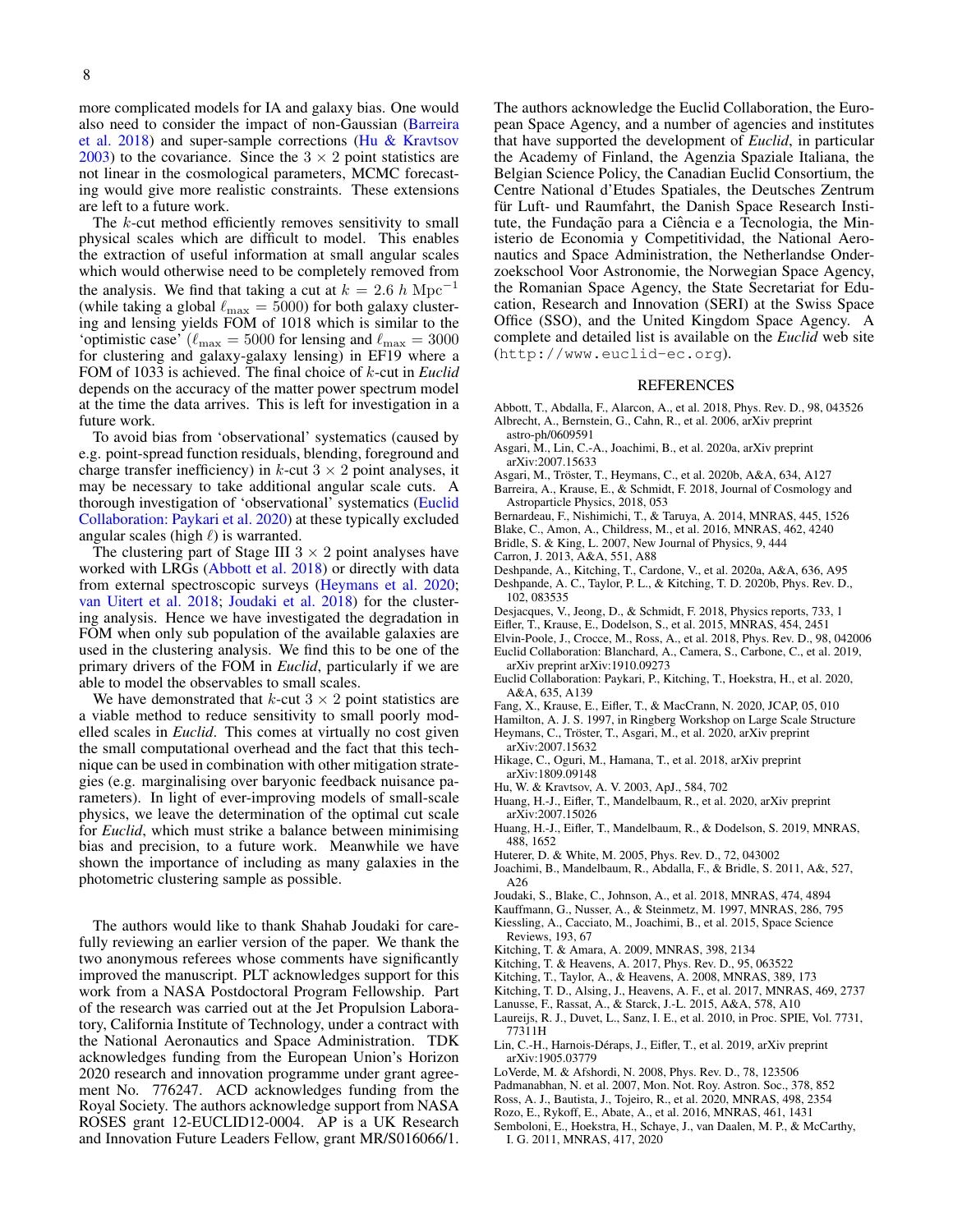- <span id="page-8-3"></span>Taylor, P. L., Bernardeau, F., & Huff, E. 2021, Phys. Rev. D, 103, 043531
- <span id="page-8-2"></span>Taylor, P. L., Bernardeau, F., & Kitching, T. D. 2018, Phys. Rev. D, 98, 083514
- <span id="page-8-5"></span>Taylor, P. L., Kitching, T. D., Alsing, J., et al. 2019, Phys. Rev. D., 100, 023519
- <span id="page-8-4"></span>Thiele, L., Duncan, C. A., & Alonso, D. 2020, MNRAS, 491, 1746 ————————————————————————-

<sup>1</sup> Jet Propulsion Laboratory, California Institute of Technology, 4800 Oak Grove Drive, Pasadena, CA, 91109, USA

Mullard Space Science Laboratory, University College

London, Holmbury St Mary, Dorking, Surrey RH5 6NT, UK 3 INAF-Osservatorio Astronomico di Roma, Via Frascati 33,

I-00078 Monteporzio Catone, Italy

<sup>4</sup> Institut de Physique Théorique, CEA, CNRS, Université Paris-Saclay F-91191 Gif-sur-Yvette Cedex, France

5 Institut d'Astrophysique de Paris, 98bis Boulevard Arago, F-75014, Paris, France

6 Institute of Space Sciences (ICE, CSIC), Campus UAB, Carrer de Can Magrans, s/n, 08193 Barcelona, Spain

7 Institut d'Estudis Espacials de Catalunya (IEEC), Carrer Gran Capita 2-4, 08034 Barcelona, Spain ´

<sup>8</sup> School of Physics and Astronomy, Queen Mary University of London, Mile End Road, London E1 4NS, UK

9 INFN-Sezione di Torino, Via P. Giuria 1, I-10125 Torino, Italy

 $10$  Dipartimento di Fisica, Universitá degli Studi di Torino, Via P. Giuria 1, I-10125 Torino, Italy<br><sup>11</sup> INAE-LASE Milano, Via Alfor

<sup>11</sup> INAF-IASF Milano, Via Alfonso Corti 12, I-20133 Milano, Italy<br> $12$  AIM CF

AIM, CEA, CNRS, Université Paris-Saclay, Université Paris Diderot, Sorbonne Paris Cité, F-91191 Gif-sur-Yvette, France

Instituto de Física Téorica UAM-CSIC, Campus de Cantoblanco, E-28049 Madrid, Spain

<sup>14</sup> Université St Joseph; UR EGFEM, Faculty of Sciences, Beirut, Lebanon

 $15$  Institut de Recherche en Astrophysique et Planétologie (IRAP), Universite de Toulouse, CNRS, UPS, CNES, 14 Av. ´ Edouard Belin, F-31400 Toulouse, France

<sup>16</sup> Departamento de Física, FCFM, Universidad de Chile, Blanco Encalada 2008, Santiago, Chile

<sup>17</sup> Astrophysics Research Institute, Liverpool John Moores University, 146 Brownlow Hill, Liverpool L3 5RF, UK

<sup>18</sup> INAF-Osservatorio di Astrofisica e Scienza dello Spazio di Bologna, Via Piero Gobetti 93/3, I-40129 Bologna, Italy<br><sup>19</sup> INAF-Osservatorio Astronomico di Padova. Via

INAF-Osservatorio Astronomico di Padova, dell'Osservatorio 5, I-35122 Padova, Italy

<sup>20</sup> Max Planck Institute for Extraterrestrial Physics, Giessenbachstr. 1, D-85748 Garching, Germany

<sup>21</sup> INAF-Osservatorio Astrofisico di Torino, Via Osservatorio 20, I-10025 Pino Torinese (TO), Italy

<sup>22</sup> Université de Paris, CNRS, Astroparticule et Cosmologie, F-75006 Paris, France

<sup>23</sup> INFN-Sezione di Roma Tre, Via della Vasca Navale 84, I-00146, Roma, Italy

<sup>24</sup> Department of Mathematics and Physics, Roma Tre University, Via della Vasca Navale 84, I-00146 Rome, Italy

<sup>25</sup> INAF-Osservatorio Astronomico di Capodimonte, Via Moiariello 16, I-80131 Napoli, Italy

 $26$  Institut de Física d'Altes Energies (IFAE), The Barcelona Institute of Science and Technology, Campus UAB, 08193 Bellaterra (Barcelona), Spain

<sup>27</sup> Department of Physics "E. Pancini", University Federico II, Via Cinthia 6, I-80126, Napoli, Italy

<span id="page-8-1"></span><span id="page-8-0"></span>Troxel, M., MacCrann, N., Zuntz, J., et al. 2018, Phys. Rev. D., 98, 043528 Tutusaus, I., Martinelli, M., Cardone, V., et al. 2020, arXiv preprint arXiv:2005.00055

<span id="page-8-6"></span>van Uitert, E., Joachimi, B., Joudaki, S., et al. 2018, MNRAS, 476, 4662

<sup>28</sup> INFN section of Naples, Via Cinthia 6, I-80126, Napoli, Italy

<sup>29</sup> INAF-Osservatorio Astrofisico di Arcetri, Largo E. Fermi 5, I-50125, Firenze, Italy

<sup>30</sup> Dipartimento di Fisica e Astronomia, Universitá di Bologna, Via Gobetti 93/2, I-40129 Bologna, Italy

<sup>31</sup> Centre National d'Etudes Spatiales, Toulouse, France

<sup>32</sup> Institute for Astronomy, University of Edinburgh, Royal Observatory, Blackford Hill, Edinburgh EH9 3HJ, UK

<sup>33</sup> European Space Agency/ESRIN, Largo Galileo Galilei 1, 00044 Frascati, Roma, Italy

<sup>34</sup> ESAC/ESA, Camino Bajo del Castillo, s/n., Urb. Villafranca del Castillo, 28692 Villanueva de la Cañada, Madrid, Spain

<sup>35</sup> INFN-Sezione di Bologna, Viale Berti Pichat 6/2, I-40127 Bologna, Italy

<sup>36</sup> Dipartimento di Fisica "Aldo Pontremoli", Universita´ degli Studi di Milano, Via Celoria 16, I-20133 Milano, Italy

<sup>37</sup> INFN-Sezione di Milano, Via Celoria 16, I-20133 Milano, Italy

<sup>38</sup> Institute of Theoretical Astrophysics, University of Oslo, P.O. Box 1029 Blindern, N-0315 Oslo, Norway

<sup>39</sup> von Hoerner & Sulger GmbH, SchloßPlatz 8, D-68723 Schwetzingen, Germany<br><sup>40</sup> May Planck-Institut

Max-Planck-Institut für Astronomie, Königstuhl 17, D-69117 Heidelberg, Germany

<sup>41</sup> Aix-Marseille Univ, CNRS/IN2P3, CPPM, Marseille, France

<sup>42</sup> Université de Genève, Département de Physique Théorique and Centre for Astroparticle Physics, 24 quai Ernest-Ansermet, CH-1211 Genève 4, Switzerland

<sup>43</sup> Department of Physics and Helsinki Institute of Physics, Gustaf Hällströmin katu 2, 00014 University of Helsinki, Finland

<sup>44</sup> NOVA optical infrared instrumentation group at ASTRON, Oude Hoogeveensedijk 4, 7991PD, Dwingeloo, The Netherlands

<sup>45</sup> Argelander-Institut für Astronomie, Universität Bonn, Auf dem Hügel 71, 53121 Bonn, Germany

<sup>46</sup> Institute for Computational Cosmology, Department of Physics, Durham University, South Road, Durham, DH1 3LE, UK

<sup>47</sup> Istituto Nazionale di Astrofisica (INAF) - Osservatorio di Astrofisica e Scienza dello Spazio (OAS), Via Gobetti 93/3, I-40127 Bologna, Italy

<sup>48</sup> Université de Paris, F-75013, Paris, France, LERMA, Observatoire de Paris, PSL Research University, CNRS, Sorbonne Université, F-75014 Paris, France

<sup>49</sup> California institute of Technology, 1200 E California Blvd, Pasadena, CA 91125, USA

 $50$  Observatoire de Sauverny, Ecole Polytechnique Fédérale de Lau- sanne, CH-1290 Versoix, Switzerland

<sup>51</sup> European Space Agency/ESTEC, Keplerlaan 1, 2201 AZ Noordwijk, The Netherlands

<sup>52</sup> Department of Astronomy, University of Geneva, ch. d'Ecogia 16, CH-1290 Versoix, Switzerland ´

<sup>53</sup> INAF-Osservatorio Astronomico di Trieste, Via G. B. Tiepolo 11, I-34131 Trieste, Italy